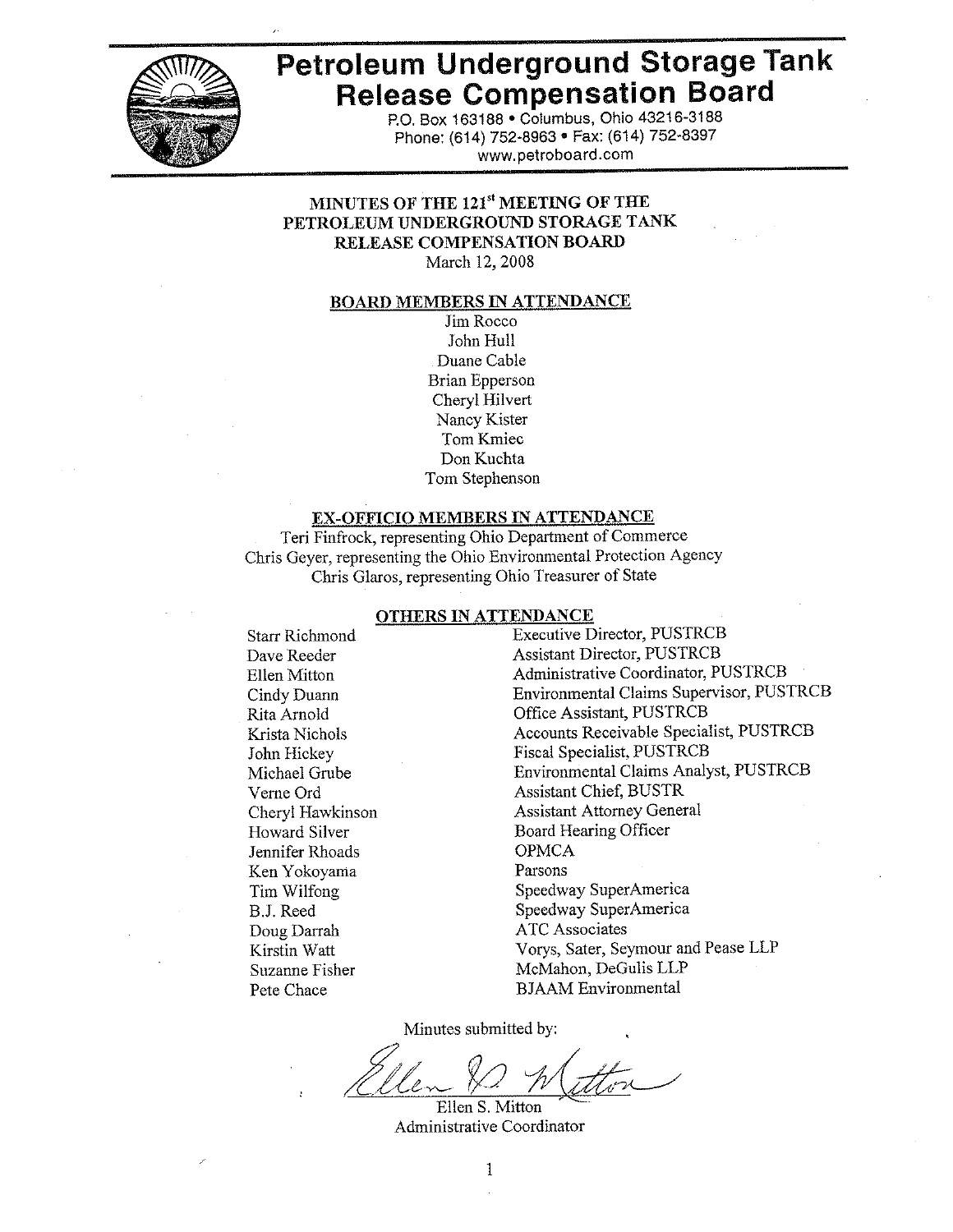# **Call To Order:**

Chairman Rocco convened the one hundred twenty-first meeting of the Petroleum Underground Storage Tank Release Compensation Board on Wednesday, March 12, 2008, at 10:10 a.m. The following members were in attendance: Jim Rocco; John Hull; Nancy Kister; Tom Stephenson; Mayor Don Kuchta; Cheryl Hilvert; Tom Kmiec; Duane Cable; Teri Finfrock, representing Director Kimberly Zurz, Ohio Department of Commerce; Chris Glaros, representing State Treasurer Richard Cordray; and, Chris Geyer, representing Director Chris Korleski, Ohio Environmental Protection Agency.

Chairman Rocco asked if there were any comments, questions, or discussions regarding the minutes from the January 9, 2008, board meeting and there were none. Ms. Hilvert moved to approve the minutes. Ms. Finfrock seconded the motion. A vote was taken and eight members were in favor. Four members chose to abstain: Messrs. Hull, Kmiec, Glaros, and Geyer. The motion carried.

# **BUSTR Report:**

Chairman Rocco called upon Mr. Verne Ord, BUSTR Assistant Chief, to present the BUSTR report.

Mr. Ord stated that the Bureau of UST Regulations had filled the four new BUSTR inspector positions for Mahoning, Lucas, Hamilton, and Franklin counties. He said that the new inspectors are scheduled to begin work the first part of April. Mr. Ord said the addition of the four inspectors to the current staff of six will help tremendously to meet the Federal Energy mandate to conduct on site inspections of each UST in Ohio every three years.

Mr. Ord said that the Domenici-Barton Energy Policy Act of 2005 is Federal legislation signed into law on August 8, 2005. This Act amended federal laws governing the underground storage tank program and has placed notable additional requirements on the state of Ohio. He said that the BUSTR Rule Revision Advisory Committee ("committee"), consisting of UST owners and/or operators and other interested parties in Ohio, are in the process of preparing the final drafts of the Ohio Administrative Code section 1301:7-9-06 and section 1301:7-9-07 to comply with recent changes in the federal law. Mr. Ord stated that the Department of Commerce legislative representatives are currently studying the revisions needed to begin drafting proposed statute changes regarding delivery prohibition if a tank were found to be noncompliant.

Mr. Ord said that there are currently 3,960 active tank owners representing 8,062 registered facilities and a total of 23,388 registered tanks. He said that BUSTR had issued "No Further Action" (NFA) letters for 7,906 corrective action sites. Mr. Ord concluded saying that BUSTR had completed the investigations and cleanups of 15,864 corrective action sites over the history of the program.

#### **Financial Report:**

Chairman Rocco called upon Mr. John Hickey, Fiscal Specialist, to present the Financial Report.

Mr. Hickey asked if there were any questions regarding the December and January financials, which were mailed to the Board members. Hearing no questions, Mr. Hickey began his report with the January income and expense line items. He stated that we are 58% of the way through the fiscal year and, as indicated in the percent of budget column on the Monthly Income Figures spreadsheet, most line items are on target with the budget.

Mr. Hickey stated that currently the Board had collected approximately \$14.7 million in fees, representing 97% of the budgeted revenue. Mr. Hickey stated that the miscellaneous income line item is artificially high because the Board had been reimbursed expenses that were spent in 2007. He added that the advertising line item is above budget as a result of the advertisements for the Executive Director and Chief Fiscal Officer. Mr. Hickey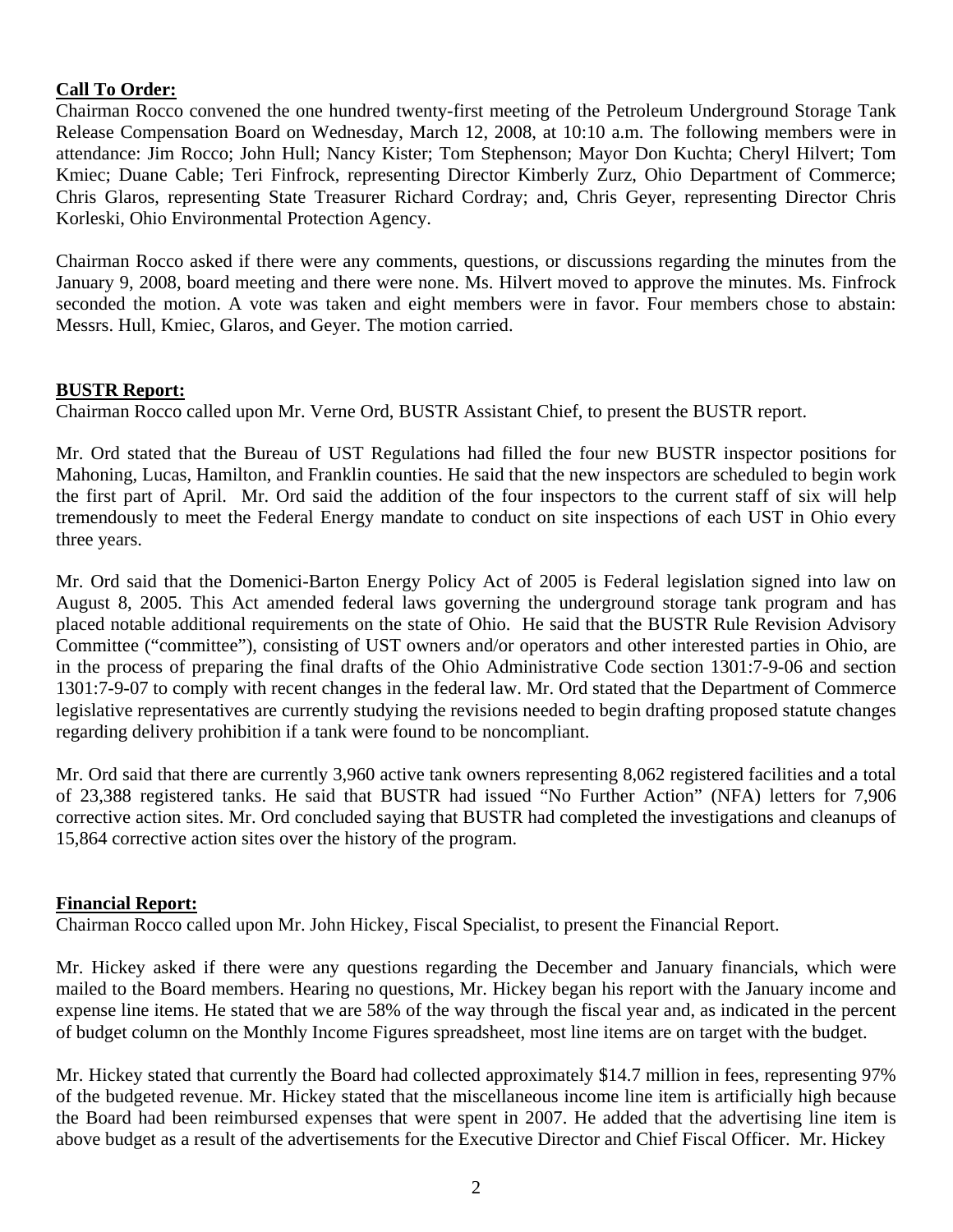noted that due to the five month vacancy of an Executive Director, and the current vacancy of the Chief Fiscal Officer, the salary line item is below budget. Mr. Hickey noted that the temporary services line item is slightly above budget and is expected to increase through the end of the fiscal year. He explained that although these line items are above budget, because salaries are below budgeted amounts, the overall actual expenses for the fiscal year will not exceed the total budget.

# **Claims Report:**

Chairman Rocco called on Cindy Duann, Environmental Claims Supervisor, to present the claims report. Ms. Duann said that currently the total maximum liability of in-house open claims is \$27.4 million. She said using the historical claim payout at approximately 65%, the actual claim liability of unpaid claims is about \$18 million. Regardless of which corrective action rules were used for the cleanup, a total of 1,629 sites have received an NFA and submitted claims. She said that the average site cleanup cost per NFA site is \$119,296 and the average claim payout per site is about \$64,330. In comparison, for those 50 sites cleaned up exclusively under BUSTR's 1999 and 2005 risk based corrective action rules that have reached the deductible, the average cleanup cost is about \$87,000 per site and the average claim payout is only \$39,000.

Ms. Duann noted that there has been an increase in open claims during the past three months, which is currently at 1,426. She said that there are currently 37 claims under appeal, noting that number is higher than normal and also appears to be on a steady increase.

Ms. Duann said that 108 claim packages were received in February. She said that during the last eight months, the Board received 643 claim packages or an average of 80 claims per month. During the same time period, the claims staff settled/closed 68 claims per month. She said that to date \$4.6 million had been offered and the total claims payment is anticipated to be \$7.5 million this program year. She said that the average amount paid per claim sequence this program year is under 60% explaining that per an agreement, a large claim had been paid at a very low percentage. Ms. Duann said there also had been another agreement, which to date has resulted in about 33 claims being settled at 75% of the reimbursable costs. Ms. Duann said that due to disallowed costs for items such as late filing and no cost pre-approval, the amount of settlement dollars is down.

Ms. Duann said that there has been an increase in the number of eligibility applications received by the Board, noting an average of 10 eligibility applications had been received per month. Ms. Duann said that the eligibility determination approval rate of 70% for this program year is slightly higher, saying that in comparison, the average eligibility approval rate over the past four years had been about 65%.

Ms. Duann said that the number of cost pre-approval applications had decreased since 2003. She said that so far in this program year, the Board had received a monthly average of 14 cost pre-approval applications and 19 had been determined monthly.

# *Rules Adoption*

Chairman Rocco asked for a motion to adopt the proposed amendments to Rules 3737-1-03, 3737-1-04, 3737-1- 04.1, 3737-1-07, 3737-1-08, 3737-1-09, 3737-1-12, 3737-1-12.1, and 3737-1-22 of the Ohio Administrative Code and to set the effective date as April 1, 2008. Mr. Hull so moved. Mr. Cable seconded and a vote followed. All were in favor.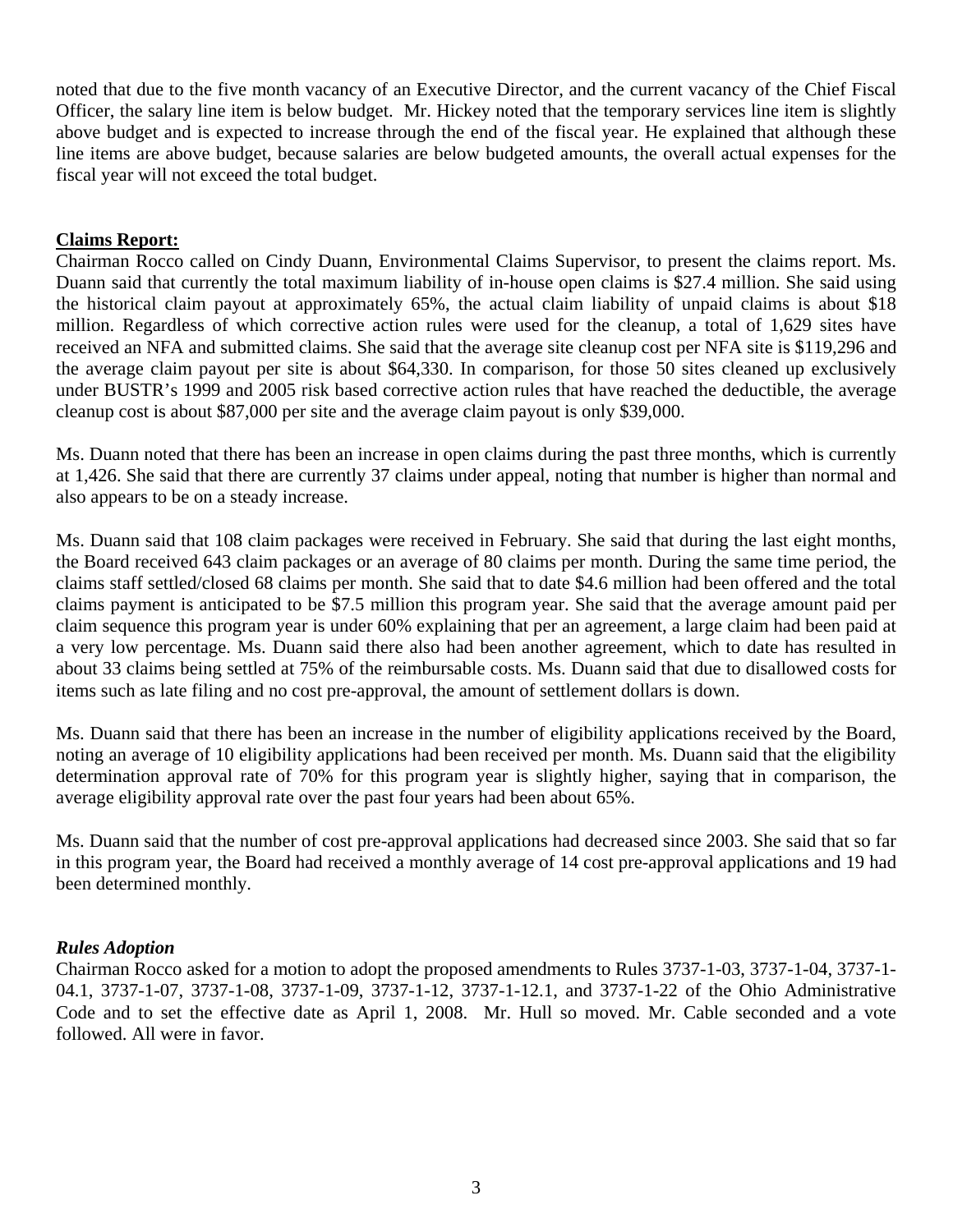# **New Business**

# *Appeal Hearing Report*

Mr. Howard D. Silver, Board Hearing Officer, presented his Report and Recommendation to the Board regarding the appeal of the determination to deny eligibility issued by the former Executive Director to Mr. Walter Gray, owner #16231, dba Madeira Shell, located at 7114 Miami Avenue, in Cincinnati, Ohio. Mr. Silver stated that both Madeira Shell and the Executive Director of the Petroleum Underground Storage Tank Release Compensation Board ("the Board") were afforded a full and fair opportunity to present evidence and arguments in support of their positions. The record hearing was held on December 12, 2007, and post-hearing briefs were received from the parties, with final reply briefs received on February 19 and 20, 2008.

Mr. Silver stated that the property upon which Madeira Shell is located was formerly operated as a gasoline station and became the subject of a real estate transaction that produced a phase two environmental site assessment of the property in December 2005. The assessment, which indicated petroleum-impacted soil and groundwater above BUSTR action levels, comprises "physical discovery" and, therefore meets the definition of "suspected release." This suspected release was timely reported to BUSTR on January 12, 2006. The USTs were subsequently removed and a closure assessment was conducted on February 8, 2006. On February 15, 2006, laboratory results from the closure assessment samples reported contamination above BUSTR action levels; these results were also timely reported to BUSTR.

Mr. Silver stated that this case addresses a deadline and the deadline is triggered by one of two events: one year after the *suspected release* was reported (January 12, 2006); or, one year after the *release* was reported (February 15, 2006) to the State Fire Marshal. Madeira Shell filed an eligibility application to the Board on January 30, 2007 – a date which falls between the one year deadline of the reported *suspected release* and one year deadline of the reported *release.* 

Mr. Silver stated the Board's rules describe a one year filing period that begins with the date the *release* was required to be reported to the fire marshal. This date is a date determined by the State Fire Marshal through BUSTRs' rules. He stated that BUSTRs' rules define both a "suspected release" and a "release" and that both a "suspected release" and a "release" are required to be reported to BUSTR. Under BUSTRs' rules, the date the release was required to be reported to the Fire Marshal is different from the date the suspected release was required to be reported to the Fire Marshal.

Mr. Silver stated a release was reported to BUSTR on February 15, 2006, following a timely report of a suspected release on January 12, 2006. The language in the Board's rules indicates the eligibility application from Madeira Shell would be required to be submitted within one year of the date the *release* was required to be reported to the State Fire Marshal or no later than February 15, 2007. Because the January 30, 2007, filing of Madeira Shell's eligibility application occurred within one year of the date the release was required to be reported to the State Fire Marshal, it was timely filed under Ohio Administrative Code section 3737-1-07(A)(1).

Mr. Silver said that because Madeira Shell is found to have met the conditions for eligibility contained within Ohio Administrative Code section 3737-1-07(A), the February 9, 2007, denial of Madeira Shell's January 30, 2007, eligibility application is not in accordance with law and therefore the denial is recommended reversed.

Mr. Geyer moved to uphold the Hearing Officer's findings of fact, conclusion of law, and the recommendation to reverse the former Executive Director's denial of Madeira Shell's eligibility application. Mr. Stephenson seconded. A vote was taken and eleven of the Board member's voted in the affirmative; Ms. Finfrock abstained. The motion passed and eligibility will be granted to Madeira Shell.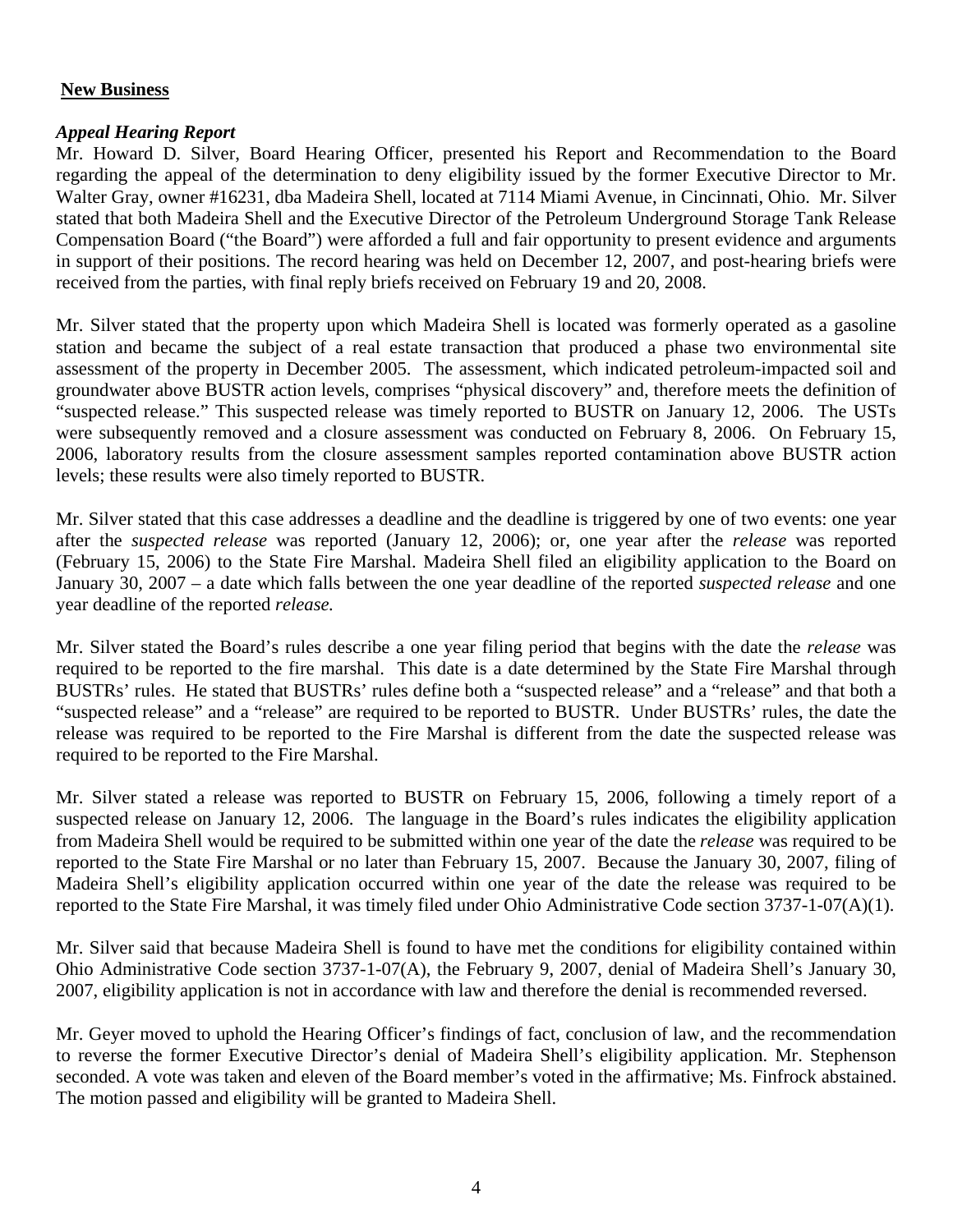# *Hardship*

Chairman Rocco called upon Ms. Richmond to present the hardship application for Robert Tishue. Ms. Richmond stated that Mr. Tishue is applying for his fifth hardship renewal. The first hardship renewal expired in June 1998; the second in November 1999; and, the third in January 2001. Mr. Tishue applied for his fourth hardship status in November 2006 and was denied because there were no claims in-house. Ms. Richmond said that on August 8, 2007, the F-claim totaling \$11,724 was received by the Board and it has been determined there are no claim issues.

Ms. Richmond said that in addition to the review of the hardship application, a US Environmental Protection Agency (EPA) financial capacity test was used to determine Mr. Tishue's ability to carry debt. The financial capacity test indicated that Mr. Tishue would not be able to carry the debt. In addition all of his income is from social security or pension and interest earnings on those pension funds.

Ms. Richmond recommended that the Board approve this application and grant hardship status to Mr. Tishue. Mr. Hull moved to approve. Mayor Kuchta seconded and a vote was taken. Eleven members voted in the affirmative; Ms. Finfrock abstained. The motion carried.

#### *Certificate of Coverage Ratification*

Chairman Rocco called upon Ms. Richmond to present for ratification by the Board the lists of owners who either, since the last Board meeting, had been issued or denied a Certificate of Coverage.

Ms. Richmond explained that behind Tab 8 there are two lists of owners. The first is a listing of owners who had been issued a program year 2006 Certificate of Coverage; and, behind the blue divider page, a listing of owners who had been denied a program year 2006 Certificate of Coverage. She said that behind Tab 9 there are also two lists of owners. The first is a listing of owners who had been issued a program year 2007 Certificate of Coverage; and, behind the blue divider page, a listing of owners who had been denied a program year 2007 Certificate of Coverage.

Ms. Richmond said that the process used to review the fee applications and issue or deny a Certificate of Coverage included a review for completeness to determine that full payment had been made, that financial responsibility was demonstrated, and that the BUSTR registration was complete. In a second level of review, BUSTR registration data is considered to determine whether tanks for which coverage is sought are in compliance with BUSTR rules. Ms. Richmond said if there are no issues, the facility receives a Certificate of Coverage.

Ms. Richmond explained that if compliance issues are discovered, notice is provided to owners in accordance with Board rules and the Revised Code. Throughout this process the Board's staff works with owners to correct the fee statement record and/or the BUSTR registration record. She stated that the staff often continues to work with owners even after a determination to deny a Certificate of Coverage has been issued. The Board's rules and the Revised Code make provisions for an appeal of the determinations issued within this process.

Ms. Richmond asked that the Board ratify her actions with respect to the 180 facilities receiving 2006 Certificates of Coverage.

Mr. Hull moved to ratify the list of 2006 Certificates of Coverage that were granted. Mr. Epperson seconded. A vote was taken and all were in favor. The motion passed.